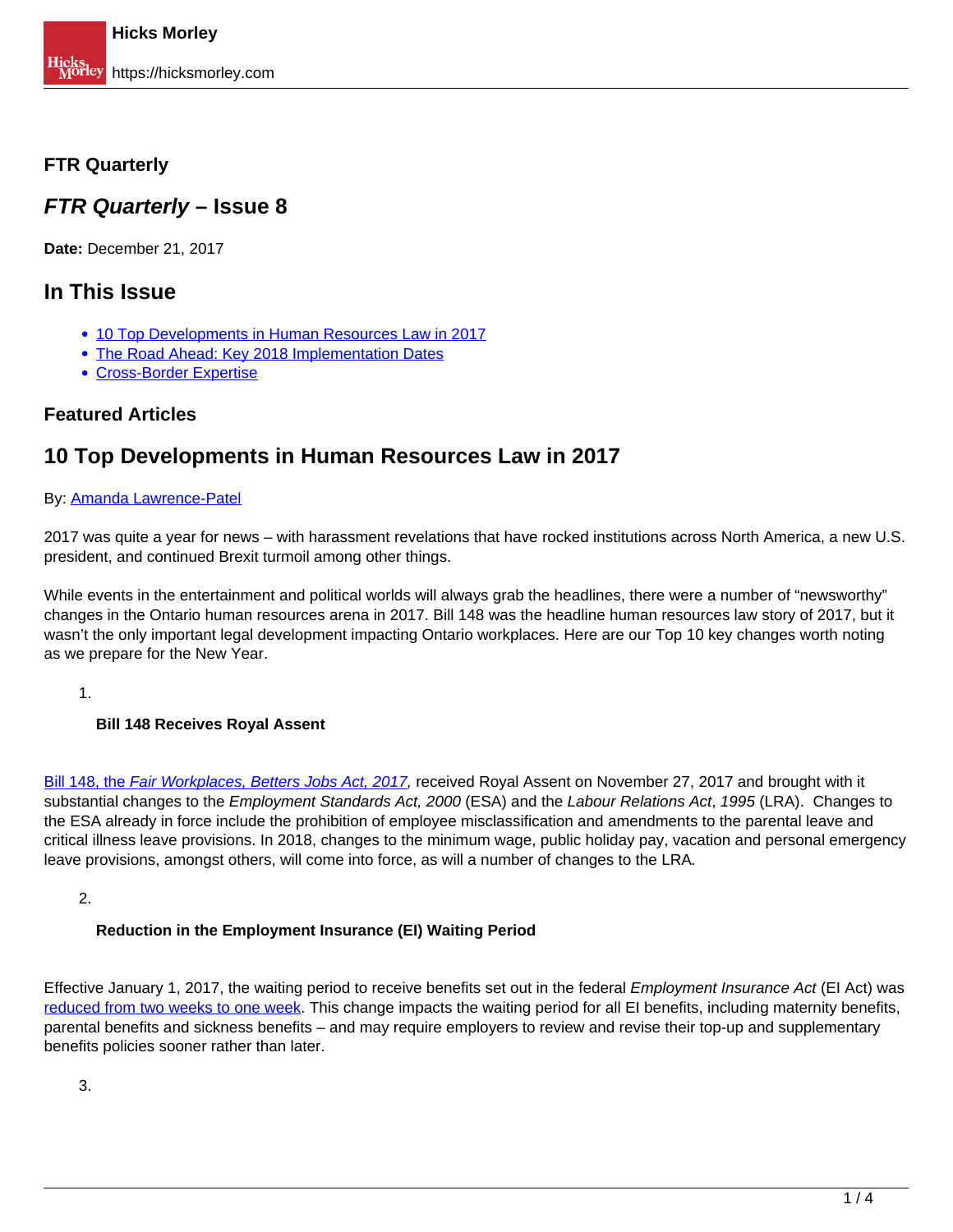### **Extended EI Benefits**

Effective December 3, 2017, amendments to the federal EI Act provide for increased flexibility of EI maternity and parental benefits. The amendments;

- allow for the payment of parental benefits over a longer period (61 weeks) and at a lower benefit rate (33% of regular weekly earnings)
- allow maternity benefits to be paid as early as the 12th week before the expected due date
- create a benefit for family members to care for a critically ill adult and allow for benefits to care for a critically ill child to be payable beyond parents to prescribed family members.

Coordinating amendments were also made to extend or add new leaves under the Canada Labour Code and Ontario's ESA.

4.

#### **Superior Court Confirms the Tort of Harassment**

In Merrifield v. The Attorney General (Merrifield), the Superior Court recognized the tort of harassment as a cause of action separate and apart from the tort of intentional infliction of mental suffering. While the Superior Court acknowledged that there is some overlap in the tests for each tort, it clarified that the test for the tort of harassment is as follows:

- Was the conduct of the defendant(s) toward the plaintiff outrageous?
- Did the defendant(s) intend to cause emotional stress or did they have a reckless disregard for causing the plaintiff to suffer from emotional stress?
- Did the plaintiff suffer from severe or extreme emotional distress?
- Was the outrageous conduct of the defendant(s) the actual and proximate cause of the emotional distress?

In Merrifield, the plaintiff received damages against the defendants for harassment and intentional infliction of mental suffering in the amount of \$100,000.00.

#### 5.

#### **WSIA Amended to Allow Benefit Entitlement for Chronic Mental Stress**

Bill 127, the Stronger, Healthier Ontario Act, 2017, received Royal Assent and will amend the Workplace Safety and Insurance Act, 1997 (WSIA) to allow benefit entitlement for chronic mental stress for workplace injuries that occur on or after January 1, 2018, subject to certain transitional provisions outlined in Bill 177, Stronger, Fairer Ontario Act (Budget Measures), 2017. Pursuant to the amendments and the new Traumatic or Chronic Mental Stress Operational Policy, benefit entitlement for chronic mental stress will require a substantial work-related stressor(s) and may include workplace bullying or harassment.

6.

#### **Balancing of Rights in Accommodation**

While always the case, there has recently been a renewed emphasis on the balancing of rights between individuals seeking accommodation and the rights of others. For example, in *E.T. v. Hamilton-Wentworth District School Board*, the Applicant claimed a breach of his freedom of religion pursuant to the Canadian Charter of Rights and Freedoms and a breach of the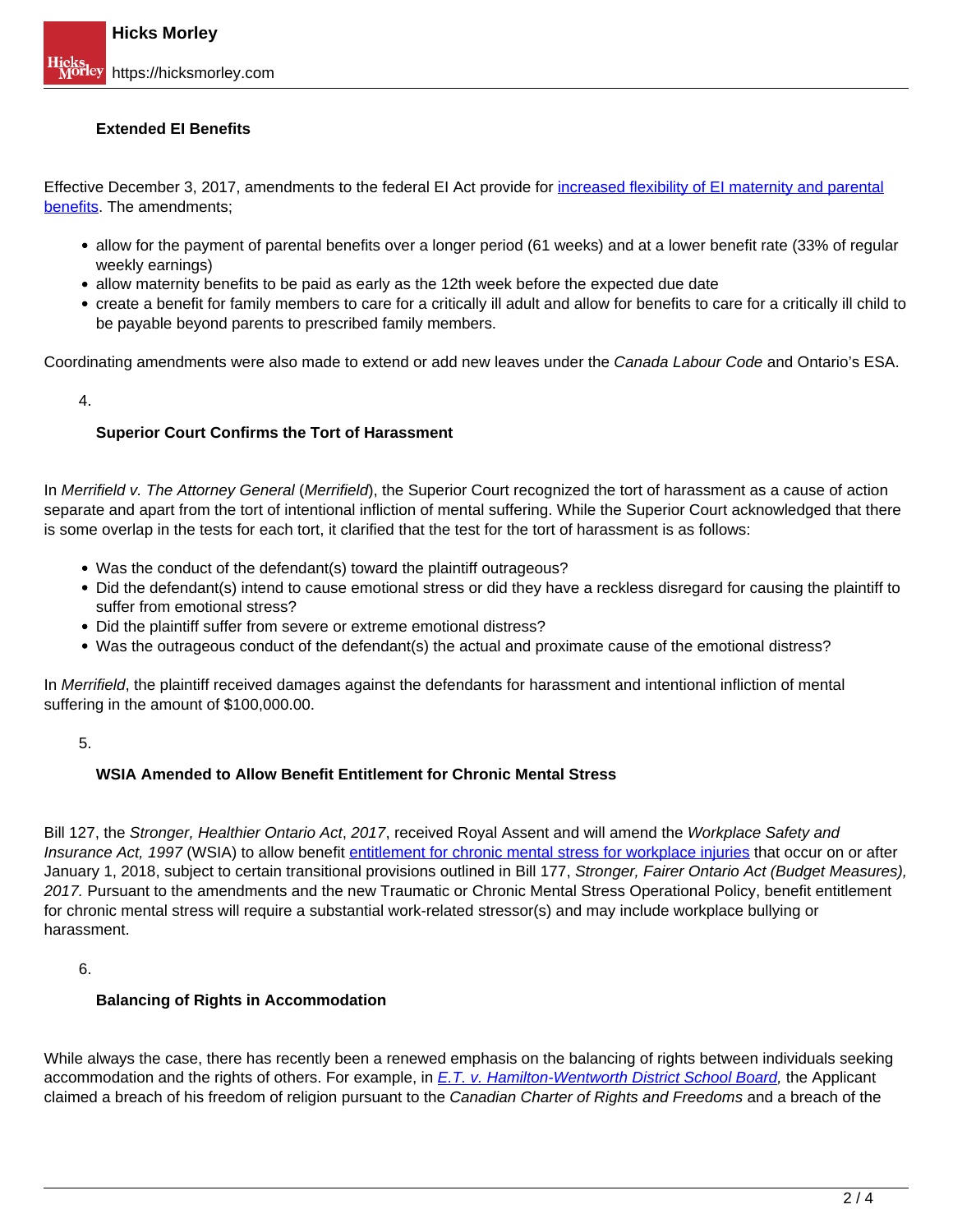Human Rights Code. In dismissing the appeal on the basis that there was no evidence of an actual violation, the Court of Appeal also delivered the clear message that public education is to be welcoming to all students. This cannot occur in the absence of the values of equality, inclusivity and acceptance.

In addition, those employers dealing with competing rights in the accommodation context may find the decision of McCreath v. Victoria Taxi (1987) Ltd. from the British Columbia Court of Appeal of assistance. In that case, a conflict had developed between a customer of the taxi company who was accompanied by a guide dog and a taxi driver who was allergic to the dog. In dismissing the application, the Court found that the taxi company had implemented a policy that was reasonable in the circumstances to avoid discrimination against either party.

7.

## **Pay Equity, 30 Years Later**

In recognition of the 30<sup>th</sup> anniversary of the Pay Equity Act, the Pay Equity Office is pursuing a number of new initiatives that impact Ontario employers. These initiatives include targeted reviews of particular employer groups in 2017, 2018 and beyond. These initiatives include the following:

- Federal Contractors Program Monitoring
- Vendor of Record Monitoring
- New Employer Monitoring
- Innovation Sector Monitoring in 2018 and Beyond
- Engagement Survey for Unionized Workplaces.

Employers who are included in these programs – or who will be targeted by these initiatives – should ensure their compliance with the Pay Equity Act and be aware that approximately 25 new Review Officers have been hired to implement the initiatives.

8.

# **The HRTO Clarifies the Test for Family Status Discrimination**

In Ananda v. Humber College Institute of Technology & Advanced Learning, the Human Rights Tribunal of Ontario (HRTO) was provided with the opportunity to revisit the correct approach to be used in assessing a family status discrimination claim. In doing so, the HRTO confirmed that to establish family status discrimination, an applicant must demonstrate that "a rule or requirement had an adverse effect on her or him because of requirements or needs relating to or arising out of the parentchild relationship."

With this focus on the "need" or "requirement" arising from the family status relationship, we recommend that employers closely examine when a request for family status accommodation is received, as an emphasis on "self-accommodation," as it was described in Misetich v. Value Village Stores Inc., may land employers in hot water before a decision maker at the HRTO.

9.

## **Severability Clauses Can't Save a Flawed ESA-Only Termination Clause**

In North v Metaswitch Networks Corporation, the Ontario Court of Appeal firmly reminded employers that when a termination provision limits an employee's entitlements upon termination to their ESA entitlements only, the clause must be clear,